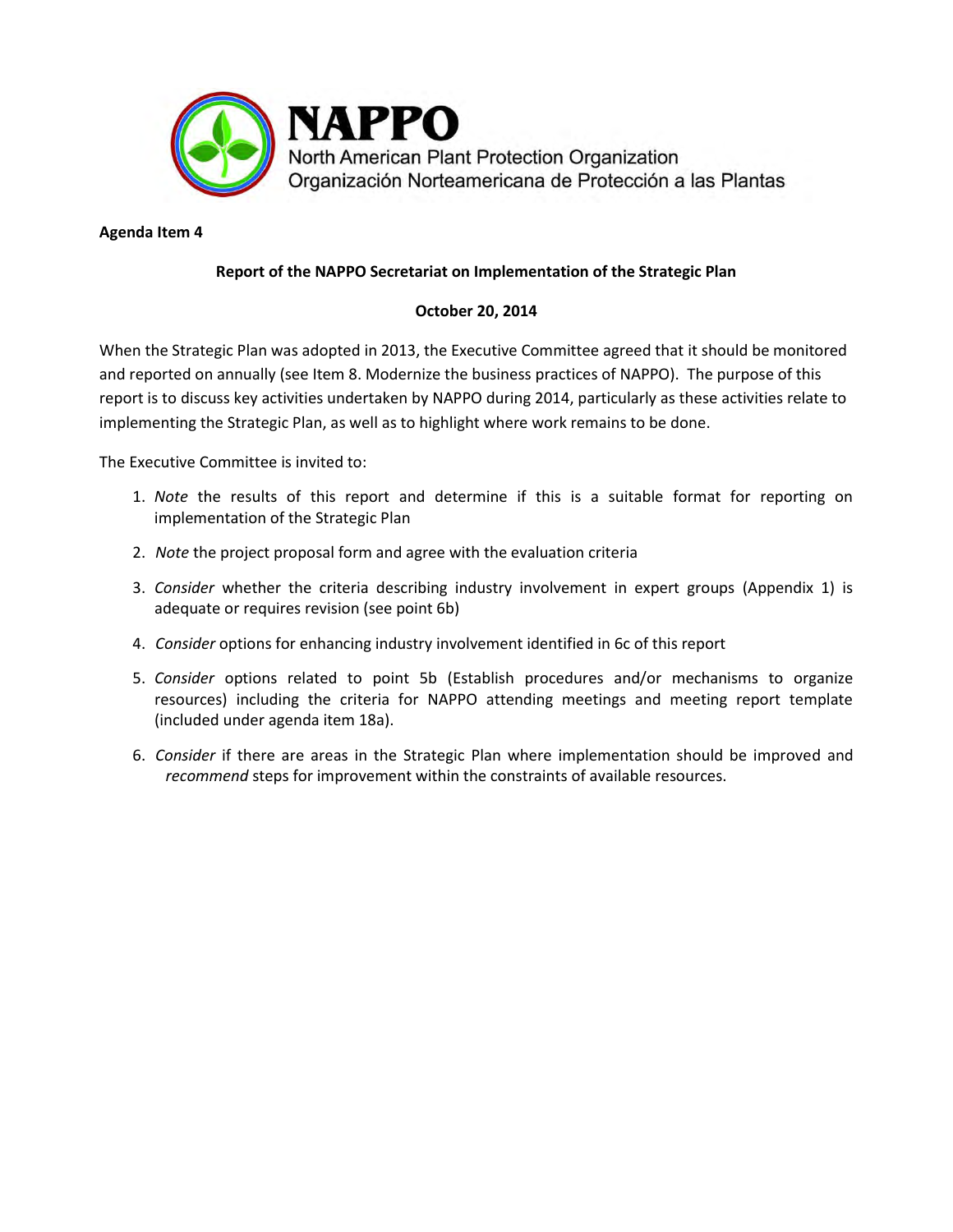## **Implementation of the Strategic Plan**

| <b>GOAL</b>                                                                                                                                                                                                                                                                                                    | <b>RESULT</b>                                                                                                                                                                                                                                                                                                                                                                                                                                                                                                                                                                                                                                                        |  |
|----------------------------------------------------------------------------------------------------------------------------------------------------------------------------------------------------------------------------------------------------------------------------------------------------------------|----------------------------------------------------------------------------------------------------------------------------------------------------------------------------------------------------------------------------------------------------------------------------------------------------------------------------------------------------------------------------------------------------------------------------------------------------------------------------------------------------------------------------------------------------------------------------------------------------------------------------------------------------------------------|--|
|                                                                                                                                                                                                                                                                                                                | 1. Protect North American plant resources, including the environment, from the                                                                                                                                                                                                                                                                                                                                                                                                                                                                                                                                                                                       |  |
| introduction and spread of regulated plant pests                                                                                                                                                                                                                                                               |                                                                                                                                                                                                                                                                                                                                                                                                                                                                                                                                                                                                                                                                      |  |
| a. Apply a regional NAPPO approach<br>for phytosanitary measures,<br>especially by developing standards<br>and providing a framework /<br>mechanism for implementing them                                                                                                                                      | NAPPO Annual Meeting Symposium on Implementation of<br>electronic phytosanitary certification.<br>A regional approach was ensured in RSPM 40, RSPM 28,<br>AWM of HLB, Tetranychus and Trapping documents (see 2a).                                                                                                                                                                                                                                                                                                                                                                                                                                                   |  |
| b. Identify offshore threats (particular<br>pests or pathways or both) that<br>present significant risks to the<br>NAPPO member countries and<br>develop a scientific and technically<br>sound harmonized approach to<br>manage them, including where<br>possible a regional approach to<br>pest risk analysis | No projects were carried out in 2014 that specifically address<br>this point. A project to examine risks associated with<br>Lymantriids related to Asian Gypsy moth was approved but<br>not initiated.<br>Sources of information were monitored (APS, ESA news,<br>EPPO website). As a result, at the EPPO- WP on phytosanitary<br>regulations, Austria notified the risk of Anoplophlora pini and<br>the NAPPO WG was informed in June. Citrus and Potato EGs<br>and GISCV were forwarded relevant articles from APS<br>journals.                                                                                                                                   |  |
| 2. Harmonize phytosanitary<br>measures while facilitating trade and protecting the<br>environment in the region                                                                                                                                                                                                |                                                                                                                                                                                                                                                                                                                                                                                                                                                                                                                                                                                                                                                                      |  |
| a. Develop high priority NAPPO<br>standards and other NAPPO<br>documents using science-based<br>information                                                                                                                                                                                                    | NAPPO completed work on the standard for pest risk<br>management (RSPM 40), completed revision of RSPM 28<br>"Authorization of Entities to Perform Phytosanitary Services",<br>started work on a standard for criteria for determining host<br>status, and is in various stages of revising existing standards.<br>The Secretariat developed a table showing status of work on<br>key items which is updated on a regular basis for ease of<br>follow-up by the WG.                                                                                                                                                                                                  |  |
| b. Perform a comprehensive review<br>to determine what standards<br>should be developed, maintained,<br>updated or archived. Review and<br>update existing NAPPO standards<br>using a priority and project-driven<br>approach.                                                                                 | This item is described in detail in agenda items 9 and 10.<br>The Working Group began revision of RSPM 6 "Development<br>and Amendment of NAPPO RSPMs" as a first step.<br>During 2014, NAPPO has been shifting to project-based<br>approaches for most of the project assignments.<br>Project proposal process was developed by the Working<br>Group, and has been implemented in 2014. This includes<br>identification of criteria for evaluating project proposals (see<br>Appendix 1).<br>A draft framework of NAPPO standards has been developed,<br>using the IPPC framework as a basis, to determine gaps and<br>potential topics for the NAPPO work program. |  |
| c. Monitor and promote the<br>implementation of NAPPO                                                                                                                                                                                                                                                          | When standards are adopted, each country should submit an<br>implementation plan that discusses how the standard will be                                                                                                                                                                                                                                                                                                                                                                                                                                                                                                                                             |  |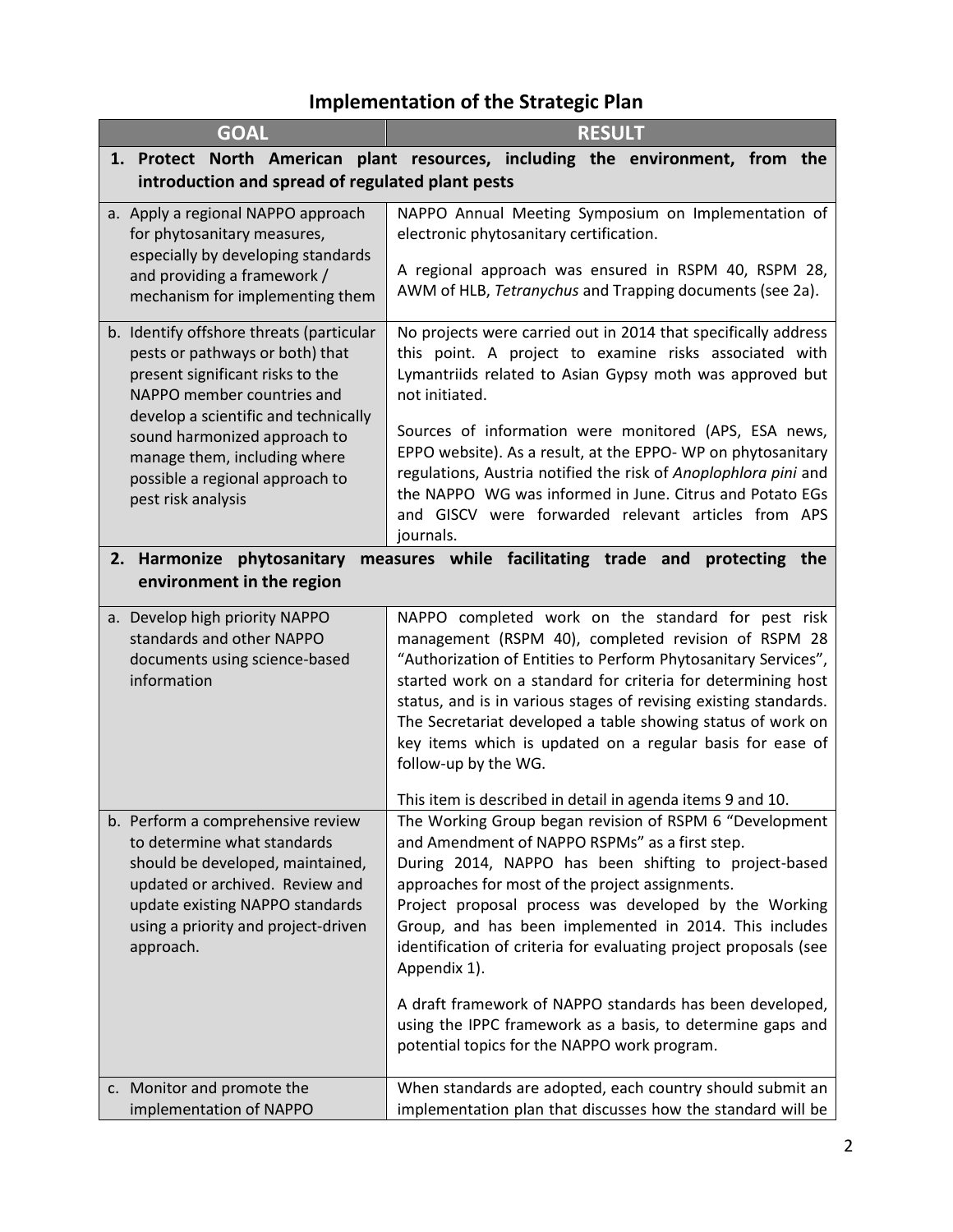| <b>GOAL</b>                                                                                                                                                                                                                                   | <b>RESULT</b>                                                                                                                                                                                                                                                                                                                                                                                                                                             |  |
|-----------------------------------------------------------------------------------------------------------------------------------------------------------------------------------------------------------------------------------------------|-----------------------------------------------------------------------------------------------------------------------------------------------------------------------------------------------------------------------------------------------------------------------------------------------------------------------------------------------------------------------------------------------------------------------------------------------------------|--|
| standards                                                                                                                                                                                                                                     | implemented in the country. The Secretariat provides a<br>status document twice a year to the WG for follow-up.<br>Currently 43/53 plans are up to date.                                                                                                                                                                                                                                                                                                  |  |
|                                                                                                                                                                                                                                               | This process may need to be revisited if it is not viewed as<br>effective.                                                                                                                                                                                                                                                                                                                                                                                |  |
| 3. Provide leadership in the international phytosanitary community                                                                                                                                                                            |                                                                                                                                                                                                                                                                                                                                                                                                                                                           |  |
| a. Promote the development of IPPC<br>standards relevant to NAPPO<br>member countries                                                                                                                                                         | Comments and suggestions are made when relevant at the<br>IPPC Standards Committee meeting; in turn, the Secretariat<br>provides feedback to the WG on adopted ISPMs, those<br>moving forward, etc.                                                                                                                                                                                                                                                       |  |
| b. Present and advocate for the use<br>of relevant NAPPO standards as<br>models for IPPC standards                                                                                                                                            | NAPPO is developing a standard on criteria for host status;<br>this is also a priority for a standard in the IPPC; NAPPO also<br>developed a standard on Pest Risk Management which is a<br>priority in the IPPC. The NAPPO seed standard completed in<br>2013 contributed to the development of an IPPC standard<br>under review in 2014. Work on the oversight could provide<br>insights to the IPPC on the term "preclearance" currently in<br>debate. |  |
| c. Conduct workshops in support of<br>NAPPO strategic goals                                                                                                                                                                                   | NAPPO conducted a joint workshop with APPPC<br>on.<br>implementation of ISPM 15 (Wood Packing Material).                                                                                                                                                                                                                                                                                                                                                  |  |
| d. Participate and collaborate with<br>the Inter-American Coordinating<br>Group in Plant Protection, RPPOs,<br>and other international<br>organizations (e.g., NAFTA, IPPC,<br>industry organizations) relevant to<br><b>NAPPO</b> activities | NAPPO cooperated with several other organizations during<br>2014 (COSAVE, OIRSA, APPPC, EPPO, GICSV, IPPC, IICA) in<br>promoting work in key areas such as citrus, forestry and<br>forest pests, and ePhyto.                                                                                                                                                                                                                                              |  |
| e. Contribute leadership at the<br><b>Technical Consultation of RPPOs.</b>                                                                                                                                                                    | NAPPO participated in the TC of RPPOs in 2013 and will<br>participate in 2014. NAPPO is scheduled to host the TC of<br>RPPOs in 2015. This is an opportunity for NAPPO and North<br>America to provide substantial leadership among the RPPOs,<br>advance issues of importance to NAPPO countries on a<br>broader scale, and to contribute to the work of the IPPC.                                                                                       |  |
| Promote and maintain the scientific and technical basis of NAPPO plant protection<br>4.<br>activities and phytosanitary measures                                                                                                              |                                                                                                                                                                                                                                                                                                                                                                                                                                                           |  |
| a. Provide and promote a dynamic                                                                                                                                                                                                              | NAPPO administers the Phytosanitary Alert System (PAS). The                                                                                                                                                                                                                                                                                                                                                                                               |  |
| mechanism for the timely                                                                                                                                                                                                                      | PAS includes official pest reports as well as (currently)                                                                                                                                                                                                                                                                                                                                                                                                 |  |
| exchange of scientific and                                                                                                                                                                                                                    | unofficial pest reports (reports from open sources). NAPPO                                                                                                                                                                                                                                                                                                                                                                                                |  |
| technically sound information<br>among members                                                                                                                                                                                                | also publishes a periodic newsletter where members can<br>publish technical articles of interest to other members.                                                                                                                                                                                                                                                                                                                                        |  |
| b. Promote the use and work to                                                                                                                                                                                                                | NAPPO Annual Meeting symposium topic is electronic                                                                                                                                                                                                                                                                                                                                                                                                        |  |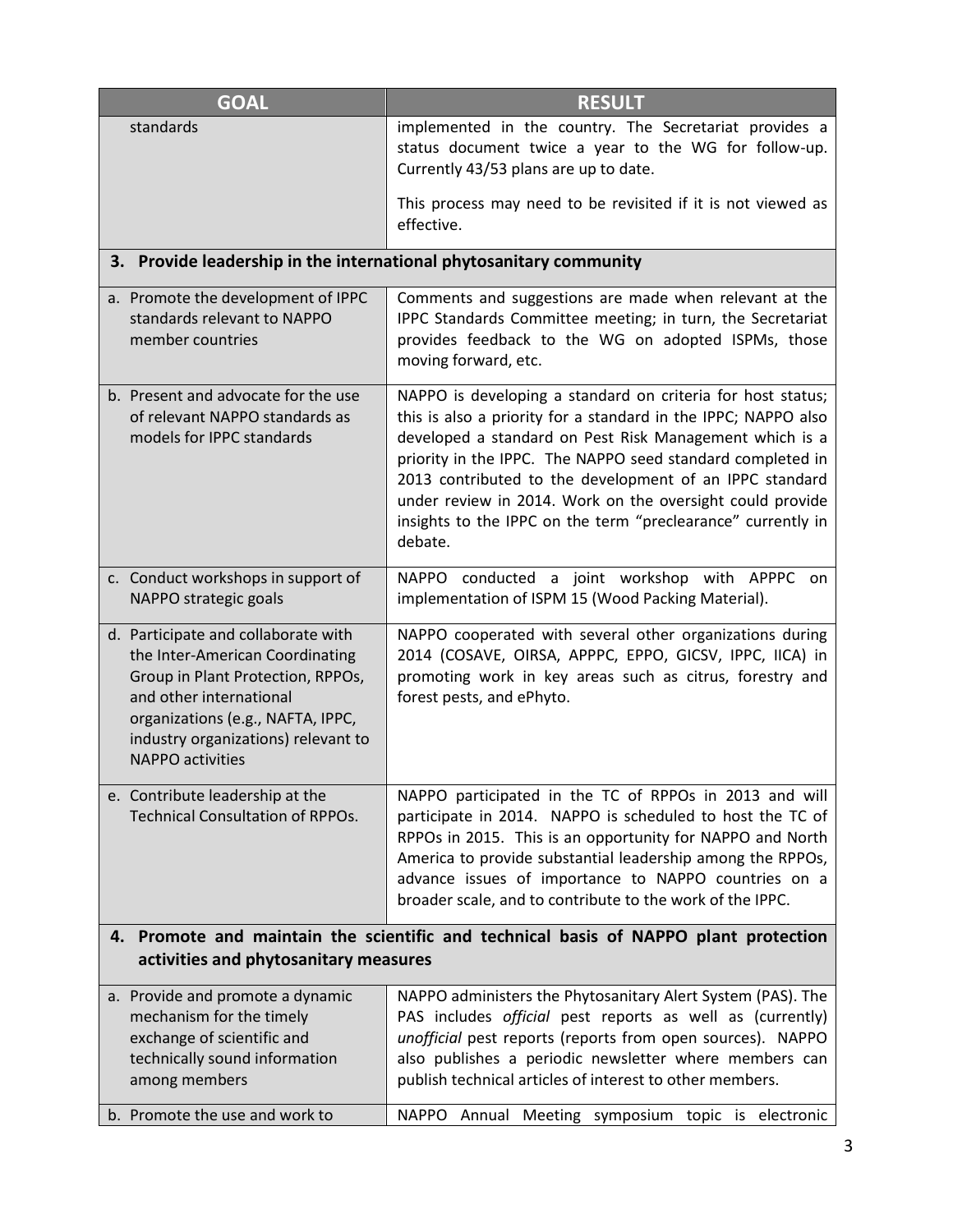| <b>GOAL</b>                                                                                                                                                                                                  | <b>RESULT</b>                                                                                                                                                                                                                                                                                                                                                                                                                                                                                                 |  |
|--------------------------------------------------------------------------------------------------------------------------------------------------------------------------------------------------------------|---------------------------------------------------------------------------------------------------------------------------------------------------------------------------------------------------------------------------------------------------------------------------------------------------------------------------------------------------------------------------------------------------------------------------------------------------------------------------------------------------------------|--|
| facilitate the implementation of<br>effective technologies (e.g.,<br>ePhyto, pest detection &<br>identification and information<br>exchange)                                                                 | phytosanitary certification and implementation challenges. A<br>USDA-APHIS EG member also represented NAPPO by<br>including information within her presentation at the EFSA-<br>EPPO Workshop on 'Data collection and information sharing<br>in plant health' in Parma, Italy, in April.                                                                                                                                                                                                                      |  |
| c. Strengthen partnerships with<br>relevant research organizations to<br>identify research needs which<br>support NAPPO activities                                                                           | NAPPO has participated in the American Phytopathological<br>Society and other regional or national organizations and<br>meetings. The purpose of participating in these meetings is<br>to promote the work of NAPPO to a largely scientific<br>audience, while at the same time working to stay current on<br>scientific information of interest to<br><b>NAPPO</b><br>member<br>countries.                                                                                                                   |  |
| 5. Adopt a focused, priority and project-driven approach, within available resources                                                                                                                         |                                                                                                                                                                                                                                                                                                                                                                                                                                                                                                               |  |
| a. Ensure that NAPPO processes and<br>procedures are responsive to and<br>reflect shared member country<br>priorities and emerging issues (e.g.,<br>unexpected pest threats)                                 | Projects are proposed within each member country, and each<br>member country can determine whether such projects are<br>considered to be of priority. Collectively, the Executive<br>Committee determines whether projects are appropriate for<br>NAPPO, and a priority for all three countries.                                                                                                                                                                                                              |  |
|                                                                                                                                                                                                              | The Secretariat role of facilitator and consensus builder led to<br>successfully negotiated acceptable format for trapping<br>protocols; facilitated HLB and RPSM 28 discussions.                                                                                                                                                                                                                                                                                                                             |  |
| b. Establish procedures and/or<br>mechanisms to organize resources<br>(e.g., human and financial) to<br>support this project-driven<br>approach                                                              | The Executive Committee of NAPPO agreed in 2013 - 2014<br>work year to provide up to \$15,000 for each country, to be<br>paid from the reserve fund, for experts to travel to NAPPO<br>meetings. The Executive Committee may wish to consider<br>whether similar funds should be made available for 2014 -<br>2015 work year.                                                                                                                                                                                 |  |
|                                                                                                                                                                                                              | The Secretariat worked with the US to draft a paper that<br>establishes criteria for NAPPO to attend meetings - thereby<br>providing more transparency to how resources are assigned<br>within NAPPO to carry out work, both directly related to<br>NAPPO as well as external to NAPPO.                                                                                                                                                                                                                       |  |
| 6. Maintain Active Industry / Stakeholder Engagement in NAPPO Activity                                                                                                                                       |                                                                                                                                                                                                                                                                                                                                                                                                                                                                                                               |  |
| a Establish procedures for soliciting<br>and considering Industry/stakeholder<br>input on NAPPO priorities and future<br>annual work plans. This may include<br>specific activities at the Annual<br>Meeting | The Working Group refined the project proposal form and<br>criteria used for evaluating projects. This form has been<br>provided to the NPPOs and is available from the NAPPO<br>Secretariat.<br>The Annual Meeting format has been changed to create<br>opportunities for interested parties to provide feedback on<br>proposed NAPPO projects or to propose projects in the<br>meeting. It is also an opportunity for stakeholders to learn<br>about or provide feedback on projects that have been started |  |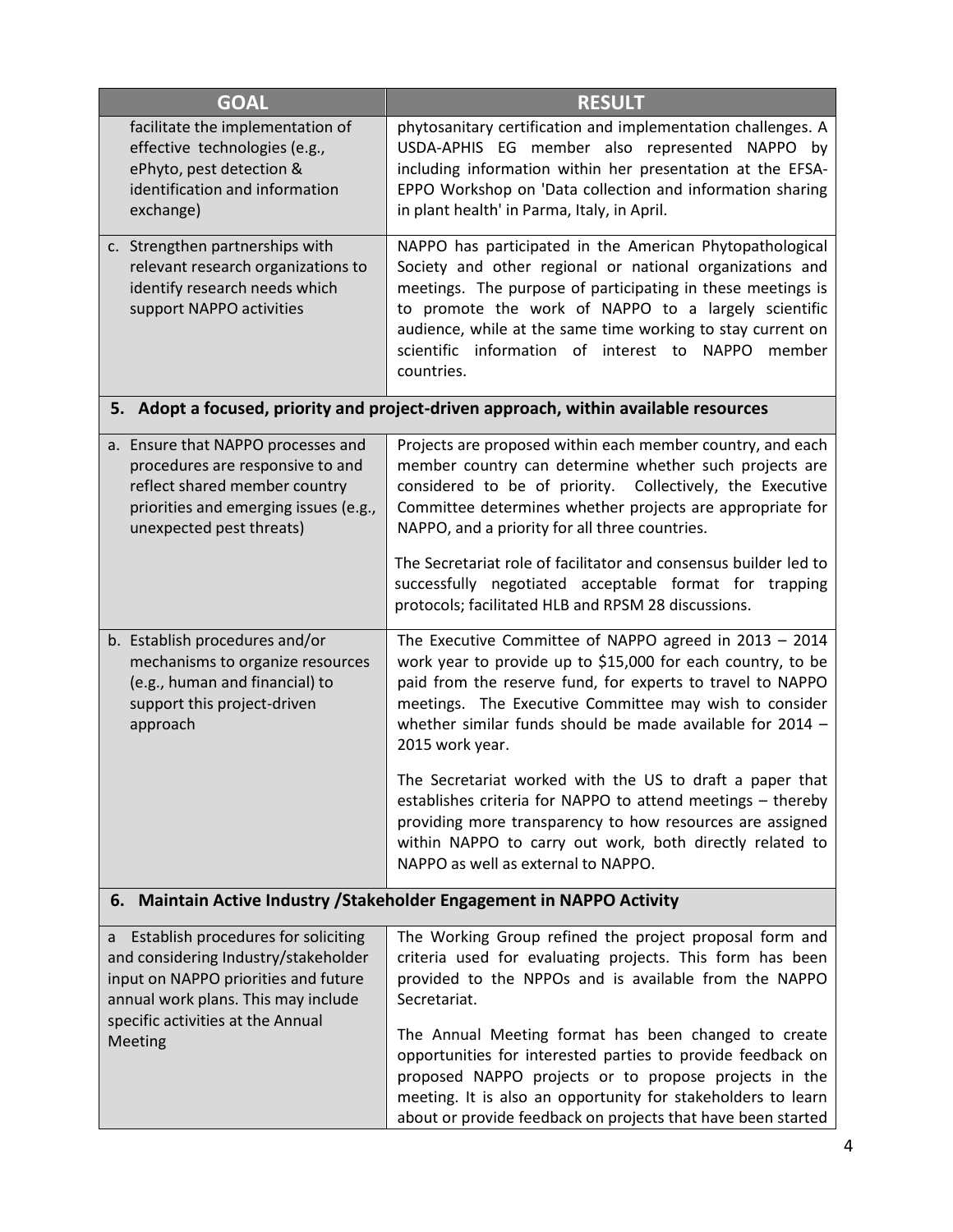| <b>GOAL</b>                                                                                                                                                                                                                                  | <b>RESULT</b>                                                                                                                                                                                                                                                                                                                 |  |
|----------------------------------------------------------------------------------------------------------------------------------------------------------------------------------------------------------------------------------------------|-------------------------------------------------------------------------------------------------------------------------------------------------------------------------------------------------------------------------------------------------------------------------------------------------------------------------------|--|
|                                                                                                                                                                                                                                              | or completed.                                                                                                                                                                                                                                                                                                                 |  |
| b. Develop and adopt terms of<br>reference for future NAPPO expert<br>groups which ensure consistent<br>Industry/stakeholder representation,<br>as appropriate                                                                               | A decision document on stakeholder / industry participation<br>in "panels" was agreed on a few years ago (see Appendix 1).<br>In light of changes to projects / expert groups, it may be<br>necessary to revisit this document and determine if any<br>changes are needed.                                                    |  |
| c. Adopt other practical approaches<br>to foster ongoing dialogue with<br>industry/stakeholders on plant<br>protection and trade harmonization<br>issues through the IAG and its                                                             | Very little has been done on this point. Two possible ideas<br>would be:<br>"industry<br>1. Ask industry representatives to<br>submit<br>perspectives" articles to newsletter                                                                                                                                                 |  |
| standing commodity group                                                                                                                                                                                                                     | 2. Consider a lunch-time or after-meeting session with<br>industry at Annual Meeting for industry to meet with<br>NAPPO to discuss ideas                                                                                                                                                                                      |  |
|                                                                                                                                                                                                                                              | 7. Develop and implement ongoing NAPPO communication and promotion strategies                                                                                                                                                                                                                                                 |  |
| a. Clearly demonstrate and<br>communicate the relevance and<br>importance of NAPPO work and<br>the importance of plant resources<br>to:                                                                                                      | NAPPO is in the process of developing a "Spotlight On"<br>feature for television. Additionally, NAPPO has participated<br>in meetings such as American Phytopathological Society<br>meeting (joint meeting with Canadian Phytopathological<br>Society), Forestry Pest Management Forum and "Weeds<br>Across Borders" meeting. |  |
| Senior officials in each member<br>country                                                                                                                                                                                                   | See above (7a)                                                                                                                                                                                                                                                                                                                |  |
| Industry associations                                                                                                                                                                                                                        | See above (7a)                                                                                                                                                                                                                                                                                                                |  |
| Other stakeholders                                                                                                                                                                                                                           | Mexico has provided a paper on local (state or provincial)<br>government participation in NAPPO. See Agenda Item 17.b                                                                                                                                                                                                         |  |
| b. Promote NAPPO's role in plant<br>protection and trade facilitation in<br>NPPO budget considerations and<br>advocate for appropriate resource<br>provisions. Explore alternative<br>communication mechanisms to<br>disseminate information | See above (7a)                                                                                                                                                                                                                                                                                                                |  |
|                                                                                                                                                                                                                                              | 8. Modernize the business practices of NAPPO                                                                                                                                                                                                                                                                                  |  |
| a. Implement this strategic plan                                                                                                                                                                                                             |                                                                                                                                                                                                                                                                                                                               |  |
| Develop, monitor and report on<br>annual work plans to achieve these<br>strategic goals                                                                                                                                                      | The Report of the Secretariat is intended to meet this goal.                                                                                                                                                                                                                                                                  |  |
| Establish a transparent annual                                                                                                                                                                                                               | The project proposal process now includes opportunities for                                                                                                                                                                                                                                                                   |  |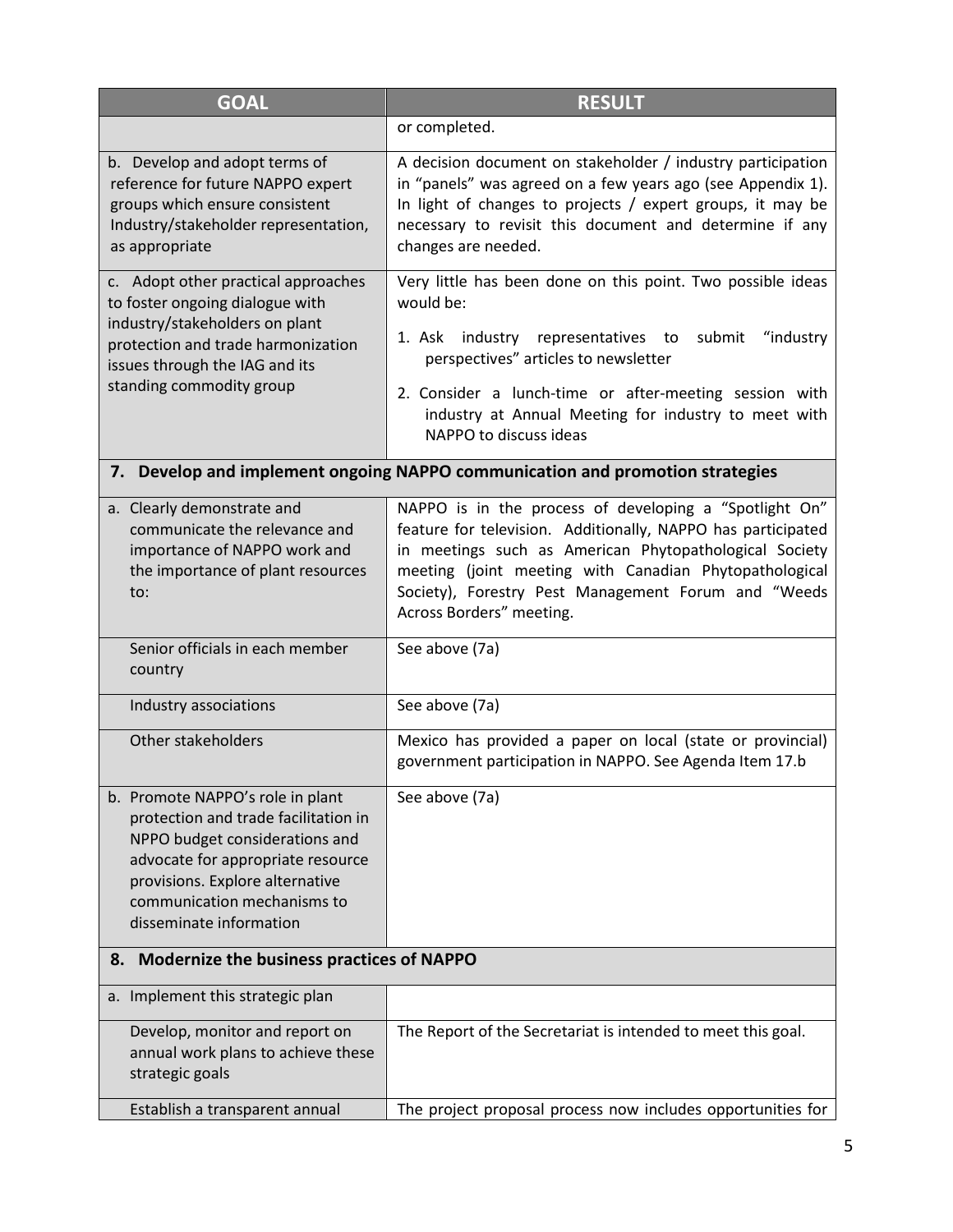| <b>GOAL</b>                                                                                                                                                                                                | <b>RESULT</b>                                                                                                                                                                                                                                                                                                                                                                                                                                                                                                                                                                                                                                                                                                                                                                                                                                                                                                                          |
|------------------------------------------------------------------------------------------------------------------------------------------------------------------------------------------------------------|----------------------------------------------------------------------------------------------------------------------------------------------------------------------------------------------------------------------------------------------------------------------------------------------------------------------------------------------------------------------------------------------------------------------------------------------------------------------------------------------------------------------------------------------------------------------------------------------------------------------------------------------------------------------------------------------------------------------------------------------------------------------------------------------------------------------------------------------------------------------------------------------------------------------------------------|
| work program and prioritization<br>procedure linked to the strategic<br>goals and plan                                                                                                                     | consultation at the domestic level (up to each NAPPO<br>member country); further there are opportunities for<br>stakeholders to provide feedback during the Annual Meeting.<br>This process is intended to improve transparency as to how<br>projects are proposed, evaluated and ultimately added to the<br>work program.                                                                                                                                                                                                                                                                                                                                                                                                                                                                                                                                                                                                             |
| Establish a clear and predictable<br>decision-making process to support<br>a project-driven approach (e.g.<br>identifying priorities)                                                                      | Criteria have been established to evaluate the priority of<br>projects in the NAPPO framework. These criteria were<br>drafted in 2013 and further refined in 2014 ahead of the call<br>for topics. See attached project proposal form.                                                                                                                                                                                                                                                                                                                                                                                                                                                                                                                                                                                                                                                                                                 |
| b. Review and revise the annual<br>meeting objective and format to<br>reflect government and<br>stakeholder needs and resources<br>taking into account the project-<br>driven approach                     | Beginning in 2013 NAPPO has worked to adjust the NAPPO<br>Annual Meeting format to improve stakeholder interactions.<br>The 2013 meeting conducted a participant survey and<br>received mixed reviews. Additional adjustments have been<br>made to the Annual Meeting format for 2014; NAPPO will<br>include another survey this year to obtain feedback on these<br>changes in order to continue to improve the Annual Meeting.                                                                                                                                                                                                                                                                                                                                                                                                                                                                                                       |
| c. Review the feasibility of adding<br>French as another official NAPPO<br>language in order to include North<br>America's francophone community<br>and to expand the international<br>influence of NAPPO. | Not feasible at this time.                                                                                                                                                                                                                                                                                                                                                                                                                                                                                                                                                                                                                                                                                                                                                                                                                                                                                                             |
| d. Identify technological gaps and<br>needs in the Secretariat to improve<br>efficiency in the dissemination of<br>information, etc.                                                                       | No specific action taken on this point.                                                                                                                                                                                                                                                                                                                                                                                                                                                                                                                                                                                                                                                                                                                                                                                                                                                                                                |
| e. Enhance processes supporting<br>overall transparency and<br>accountability                                                                                                                              | Revised project proposal process<br>$\overline{\phantom{a}}$<br>Inclusion of a "Report of the Secretariat" as part of the<br>$\overline{\phantom{a}}$<br>meeting documents for Executive Committee in addition<br>to periodic updates provided to the Executive Committee<br>from the Executive Director<br>Inclusion of specific and clear decision points for<br>$\overline{\phantom{a}}$<br>consideration by Executive Committee<br>Development of a meeting report template for NAPPO<br>$\overline{\phantom{a}}$<br>reporting from attendance at external meetings<br>Exploring options for tracking decisions, such as<br>$\overline{\phantom{a}}$<br>developing a procedure manual and maintaining a<br>historic record of key decisions involving NAPPO<br>processes (involvement of industry in meetings,<br>translation needs, timing of comment periods, formation<br>of Expert Groups, evaluation of project proposals and |